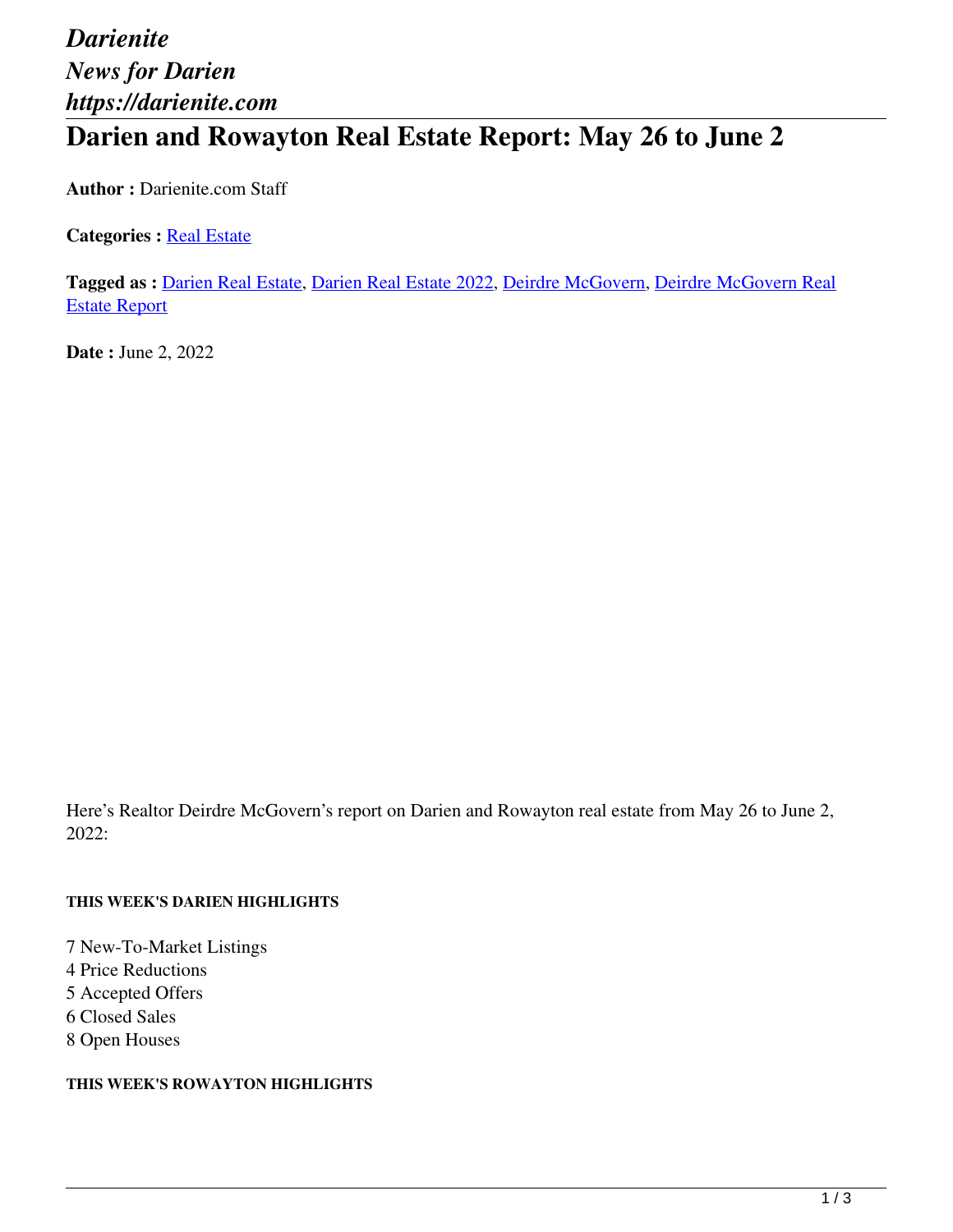# *Darienite News for Darien https://darienite.com*

4 New-To-Market Listings 1 Price Reduction 2 Accepted Offers 1 Closed Sale 6 Open Houses

### **New Listings**

11 Oak Park Ave., Darien | \$1,095,000 59 Echo Drive North, Darien | \$1,295,000 64 Camp Ave., Darien | \$1,300,000 32 Barringer Road, Darien [*PICTURED*] | \$1,649,000 312 Noroton Ave., Darien | \$2,495,000 59 Five Mile River Road, Darien | \$3,349,000 19 Bittersweet Lane, Darien | \$3,450,000 26 Old Trolley Way, Rowayton | \$815,000 280 Rowayton Ave., Rowayton | \$1,295,000 7 Pond St., Rowayton | \$1,685,000 1 Nylked Terrace, Rowayton | \$6,750,000

### **Price Changes**

12 Catherine St., Darien | \$735,000 / \$\$699,000 671 Boston Post Road, Darien | \$3,900,000 / \$3,750,000 136 Pear Tree Point Road, Darien | \$4,500,000 / \$4,150,000 300 Brookside Road, Darien | \$5,100,000 / \$4,495,000 90 Roton Ave., Rowayton | \$1,549,000 / \$1,495,000

## **Accepted Offers**

66 Noroton Ave., Darien | \$975,000 14 Spring Grove St., Darien | \$999,500 55 Holly Lane, Darien | \$1,895,000 33 Highfield Lane, Darien | \$2,450,000 61 Five Mile River Road, Darien | \$2,895,000 85 Highland Ave., Rowayton | \$1,895,000 42 Pine Point Road, Rowayton | \$2,895,000

### **Title Passed / Sold**

41 Sedgwick Ave., Darien | \$1,000,000 / \$1,055,000 52 Fairfield Ave., Darien | \$1,100,000 / \$1,065,000